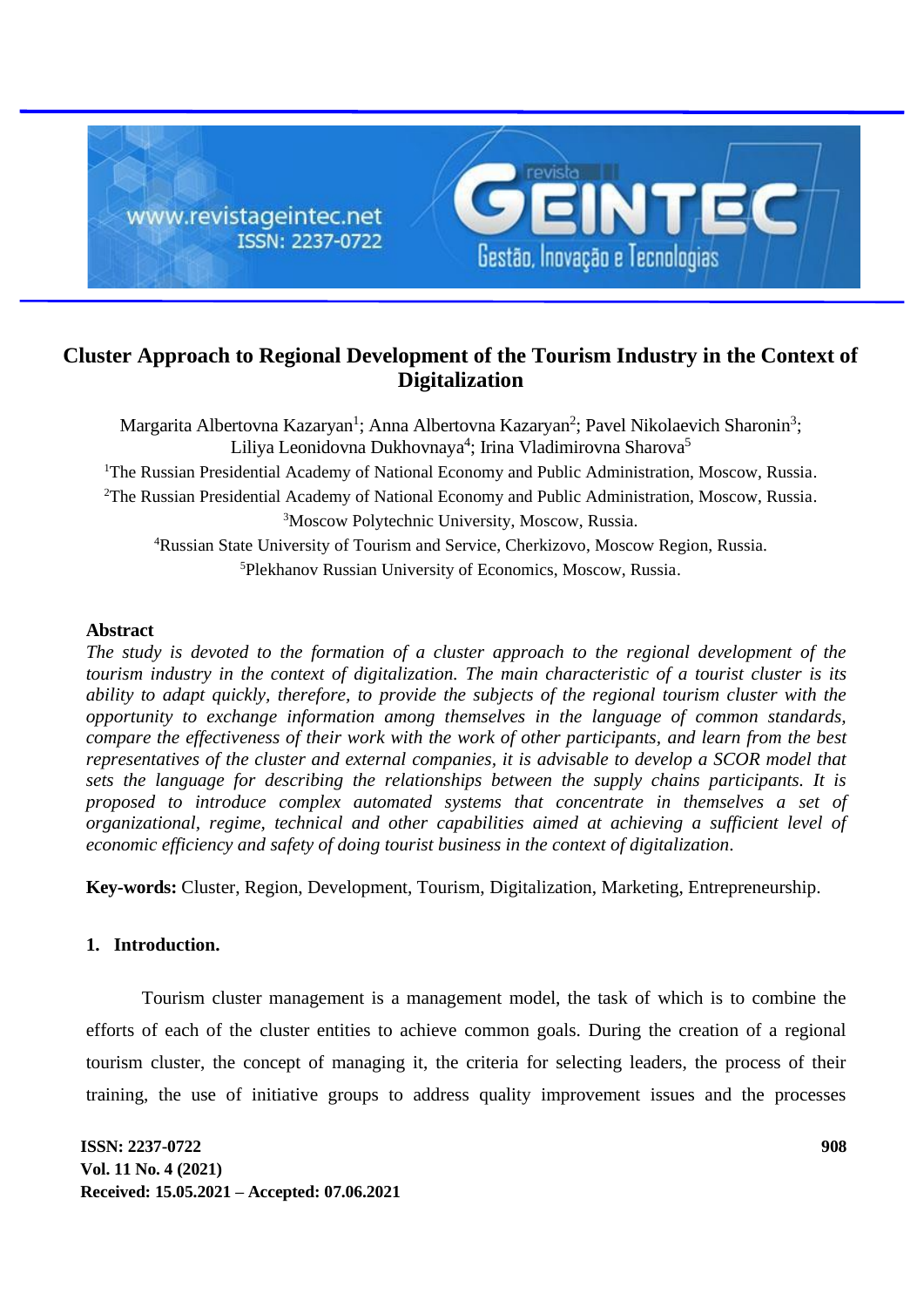necessary to support the activities of management personnel are described. When developing a strategy, development and sustainability are characterized as the main directions.

The competitiveness of the final tourist product will depend on the management capable of bringing the product to the market. Under these conditions, the main struggle has recently shifted from price competition to innovation competition. Therefore, for the successful implementation of the strategy, it is necessary to rationally organize work to stay ahead in innovative industries. This strategy differs significantly from the one that was carried out in previous eras when it was based on minimizing costs.

The study of issues related to the regulation of the tourism sector was reflected in the works of N.A. Balyuk [1], E.N. Zlakomanova [2], I.V. Mukhomorova [3], M.S. Oborin [4], M.M. Omarov [5], E.V. Yarotskaya [6] and others. However, there are currently no clear determinants of the cluster approach to the regional development of the tourism industry.

## **2. Methods.**

The theoretical and methodological basis of the study is: an abstract-logical method, methods of induction, deduction, analysis, synthesis, and systematization used to substantiate approaches to determining the features of the functioning of clusters in the tourism sector.

The information base of the study is the statistical data of state bodies, legislative and regulatory documents regulating the functioning of the cluster approach in the tourism sector, and the results of scientific research [7, 9, 11].

In the course of the study, it is planned to determine the features of the interaction of participants in the tourism cluster and ways to promote tourism services, as well as consider a balanced scorecard for the tourism cluster.

## **3. Results.**

At the present stage, it is necessary to implement the tasks of strategic management in the entrepreneurial structures of the tourism industry based on the existing methods of the balanced scorecard, ensuring the development of target tasks for strategic development, and reorientation of strategic goals into indicators of medium-term management. In this case, the indicators of a balanced system can be formed depending on the strategic goals of a particular business entity. They represent

**ISSN: 2237-0722 Vol. 11 No. 4 (2021) Received: 15.05.2021 – Accepted: 07.06.2021**  **909**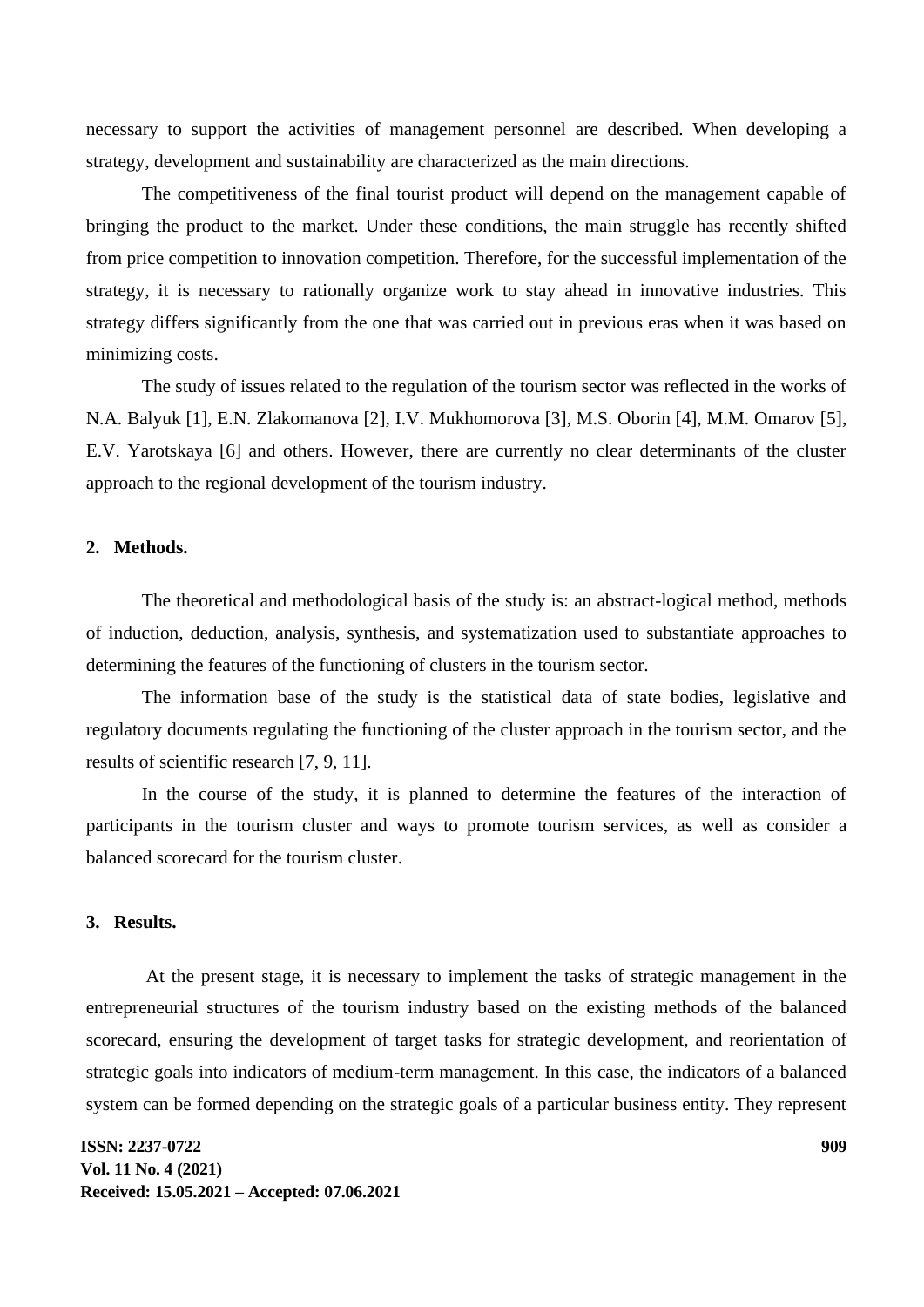a balance between external reporting data for owners and customers and the internal characteristics of the most powerful business processes.

It is better to use the balanced scorecard system as a tool for assessing the effectiveness of the activities of the subjects of the tourism industry and, on its basis, find out the main factors that led to losses. It is also possible to assess those indicators that are directly related to financial calculations: the level of qualifications of employees or feedback from tourists about the quality of services received.

To build a balanced scorecard, it is necessary to decompose the concept of an organization into detailed strategic objectives that will indicate specific strategic segments. Integration of individual tasks allows to find out the cause-and-effect relationships between them in such a way that the complete list of tasks reflects the strategy of the business entity. Our proposed balanced scorecard for the tourism cluster includes strategic directions, goals and indicators (Table 1).

The most acceptable ratio of the number of indicators to the objectives of each segment of the strategic program is considered to be the following ratio: finance  $-4-5$  indicators; clients  $-4-5$ indicators; internal business processes – 8-10 indicators; training and development – 4-5 indicators. The set of indicators must be changed in accordance with the new goals of the tourism cluster, the changing factors of the external and internal environment.

To achieve the set strategic goals, most tour operators train employees, invent new forms of interaction with clients, but in fact, only a few of them can effectively manage these processes.

| Component          | Strategic directions  | Strategic objectives                                            | Indicators                                                                |
|--------------------|-----------------------|-----------------------------------------------------------------|---------------------------------------------------------------------------|
| Finance            | Income growth         | Use of available tangible<br>assets Leadership in cost          | Net profit (compared to competitors)<br>Increased sales (versus industry) |
|                    |                       | reduction Profitability                                         | Income and profit from the sale of additional<br>tourism services         |
| Clients            | Satisfied customer    | Continuous satisfaction of<br>the needs of the target<br>client | Segment share of selected key markets                                     |
|                    |                       | Building a mutually bene-                                       | Increase in gross profit                                                  |
|                    |                       | ficial relationship with the                                    | Customer survey                                                           |
|                    |                       | client                                                          | Customer satisfaction                                                     |
| Business processes | Strengthening market  | Development of a new                                            | Customer acceptance rate of a new tourism                                 |
|                    | position              | service                                                         | service                                                                   |
|                    |                       |                                                                 | The cost of creating a tourism product in com-                            |
|                    |                       |                                                                 | parison with competitors                                                  |
| and<br>Education   | Motivated and trained | An atmosphere of activity                                       | Employee survey results                                                   |
| development        | staff                 | Key competencies                                                | Personal results                                                          |
|                    |                       | Access<br>to<br>strategic                                       | Strategic competence                                                      |
|                    |                       | information                                                     | Availability of strategic information                                     |

| Table 1 Balanced scorecard for the tourism cluster |  |
|----------------------------------------------------|--|
|----------------------------------------------------|--|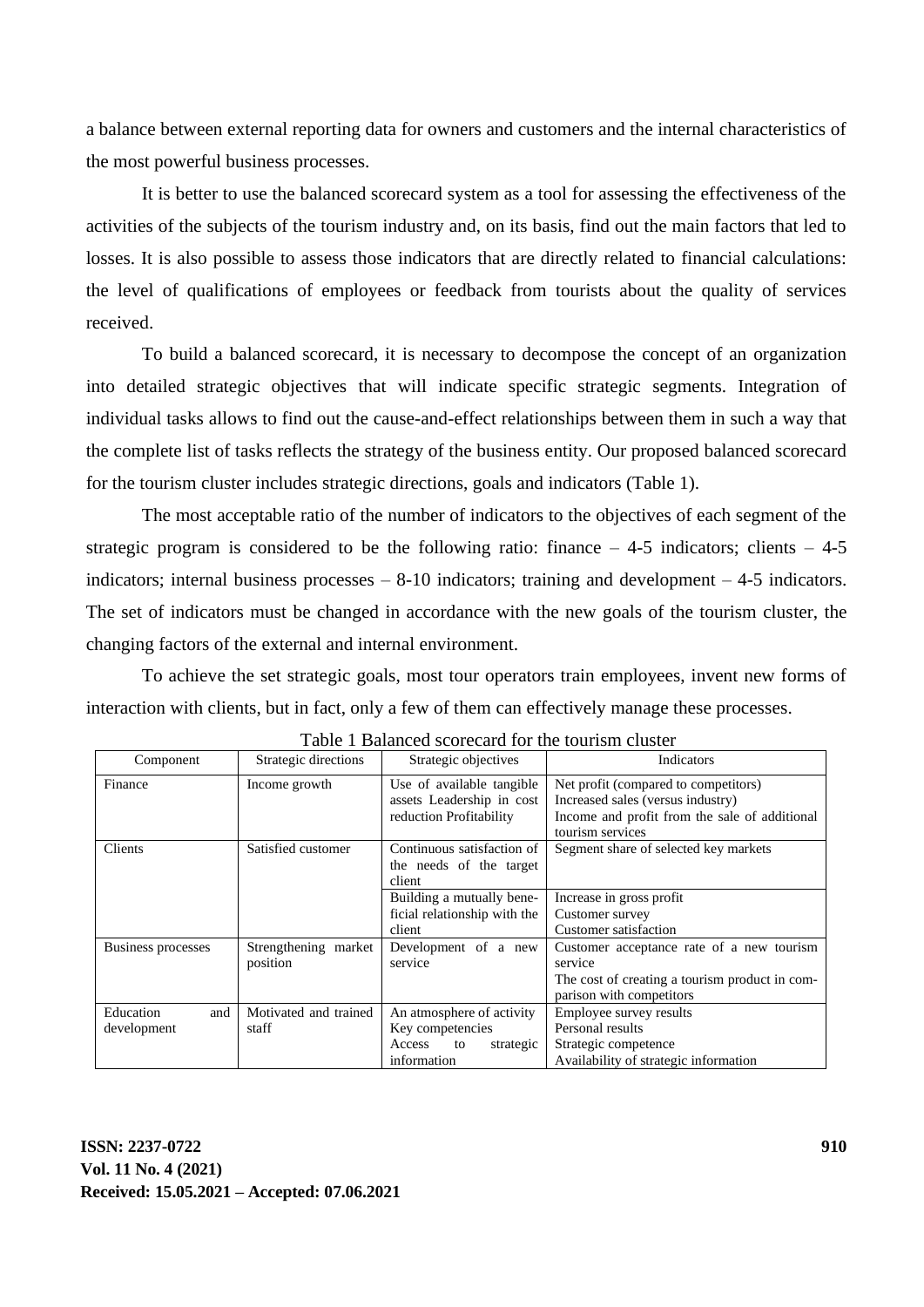Such management is possible when using a system of balanced indicators, which reflects the balance between various aspects of the business entity's activities and allows to choose the most correct ways of functioning and development.

The process of introducing a balanced scorecard is also quite complicated because this system is more focused on the analysis of non-financial indicators. They cannot be obtained from financial statements; it is necessary to introduce a separate system for collecting and processing data. Therefore, to create a balanced scorecard, while avoiding significant financial costs, one should be guided by the basic principles:

– use the maximum number of those indicators that were used by the heads of departments in their daily work prior to the implementation of the system. More often, the created system of balanced indicators involves the use of performance indicators for which information has not been collected previously.

– maintain a balance between the resulting and leading indicators. The resulting performance indicators allow assessing the result that the travel company has already achieved while leading indicators allow determining how the activities of the travel company correspond to the market situation.

Thus, with the help of the proposed indicators of effective management of the activities of the subjects of the regional tourist cluster, it is possible to carry out operational control over its functioning. This will allow making timely and high-quality management decisions for the further development of the tourism industry in the region.

To provide the subjects of the regional tourism cluster with the opportunity to exchange information among themselves in the language of common standards, compare the effectiveness of their work with the work of other participants, and learn from the best representatives of the cluster and external companies, it is advisable to propose the development of a SCOR model. Such a model sets a language for describing the relationships between participants in supply chains, contains a library of typical business functions and business processes for managing them.

The SCOR model can be developed to better analyze, plan, and design supply chains. It integrates business process reengineering, benchmarking and best practices, captures the current state of processes and establishes how the processes should look in the future. It allows to describe and create a basis for planning, monitoring and improving supply chains for both global projects and the specific purposes of a particular travel company.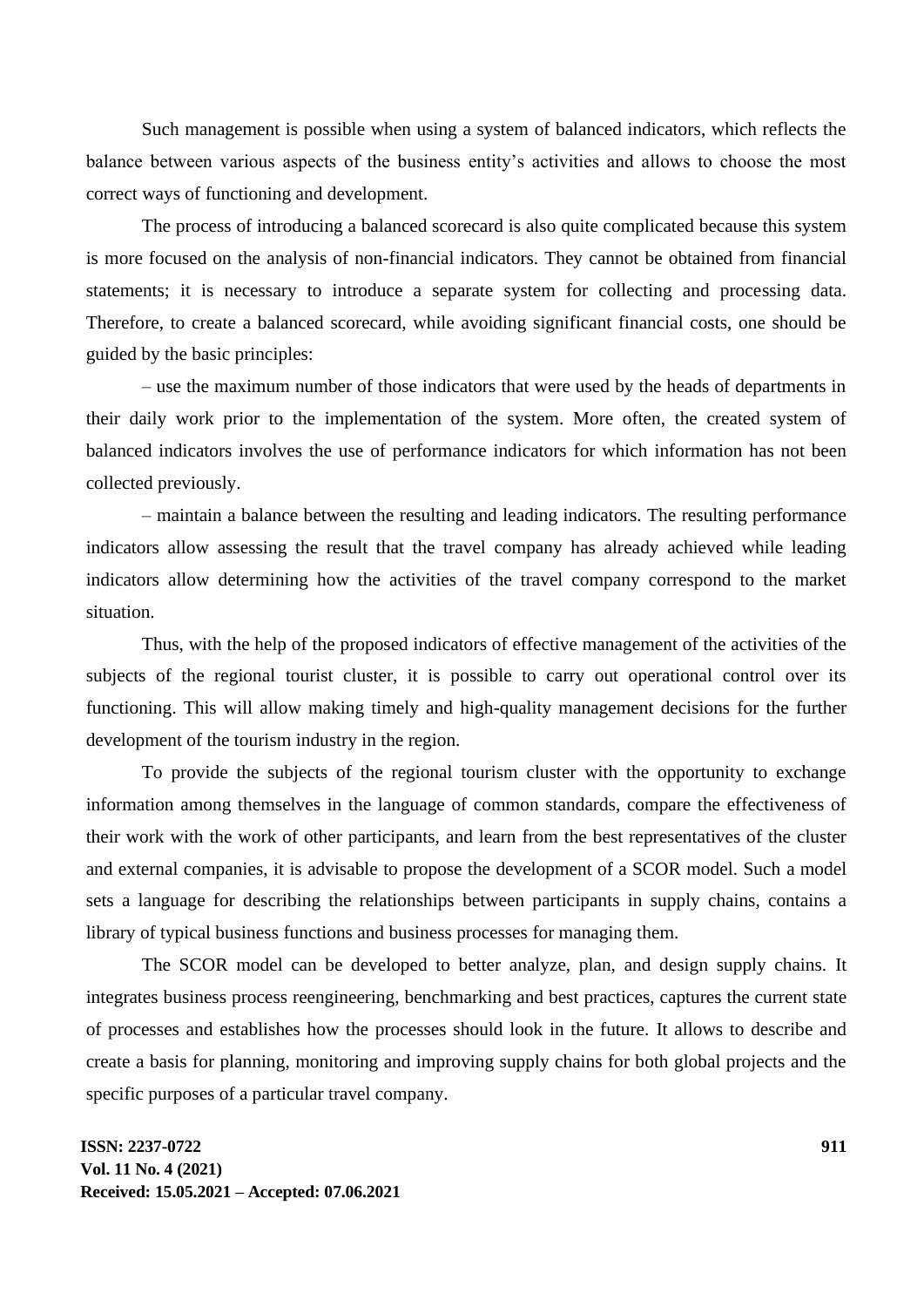To develop such a model for a regional tourism cluster, the following elements are required: a standard description of supply chain management processes; standardization of relationships between business processes; standard metrics that allow to measure and compare performance indicators of processes; management practices that help achieve the best results. The SCOR model of a tourism cluster should be aimed at: managing relations with consumers of tourism services; management of material and nonmaterial flows going from suppliers to consumers; supplier relationship management. Practice has shown that the tourist cluster includes travel companies, entertainment infrastructure, educational institutions, catering establishments, transport companies, etc. (Figure 1).



Figure 1 - Tourism cluster structure

The information technology revolution that has taken place in society has changed the nature and methods of doing business. Information systems are considered as a necessary means of ensuring the technological process, modeling, monitoring and forecasting environmental, economic and innovation processes at the enterprises of the tourism cluster. Productive automated information and technology guidance is the most important step in increasing profitability and improving the quality of tourism services.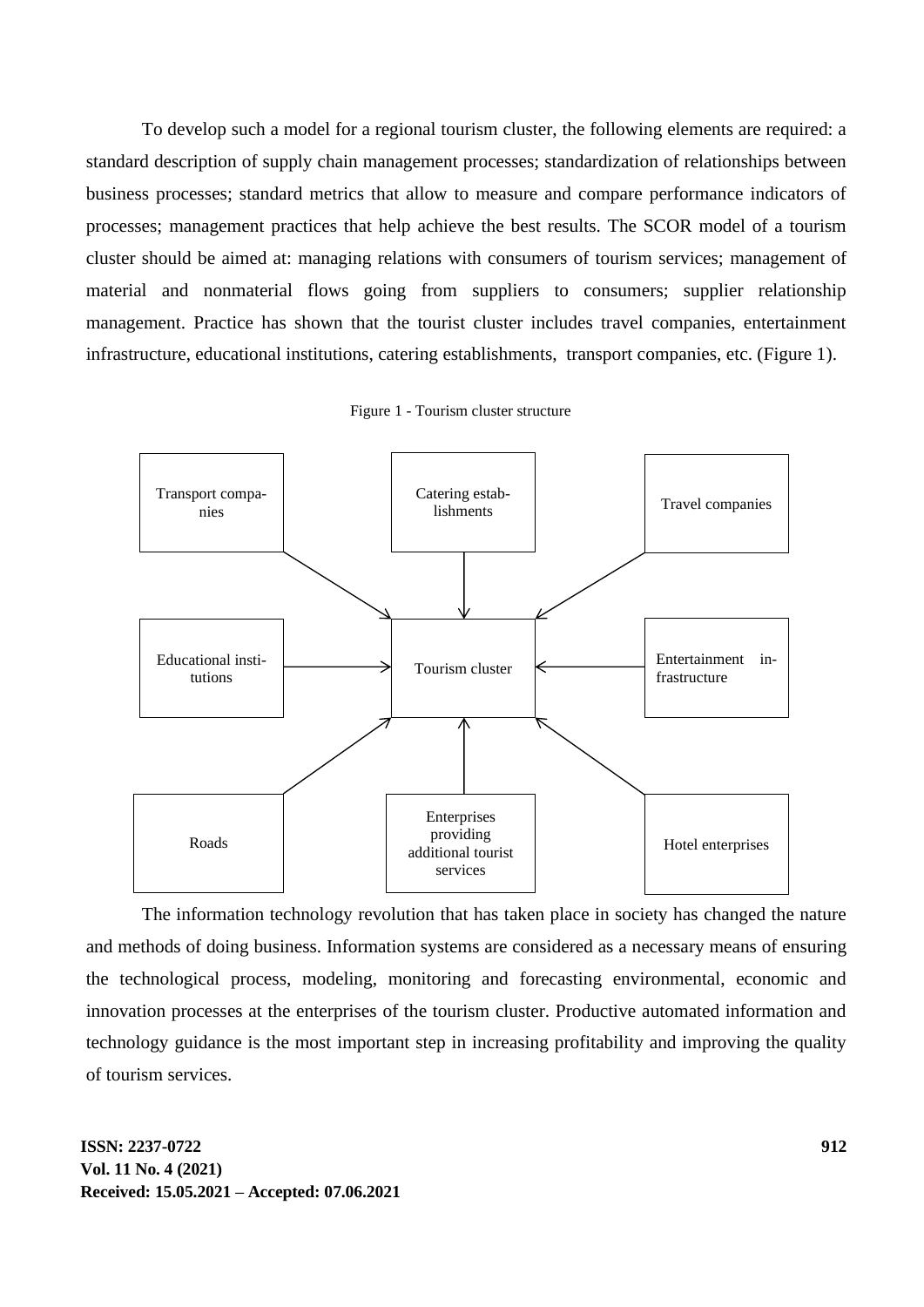For the successful operation of the tourism cluster, it is necessary to use a constant flow of timely information to make important management decisions to achieve the expected end result – making a profit. In this regard, there is a need for the ability to collect information and process it; therefore, the development of information technologies in tourism should become a priority.

The use of information technology is also a prerequisite for the successful promotion of a tourist product to the national and international service market. In these conditions, the tourism industry requires the use of systems that, in a short period, can provide information about the availability of vehicles, ensure quick reservations, and resolve several issues at the time of providing tourist services.

They cover management information systems, global booking systems, multimedia and integrated communication networks. One of the latest technologies is the use of an electronic directory-catalog, the functions of which include the selection of a tourist product, automated agencies, and ordering.

The high efficiency of the catalog is due to the extremely high volume of information on web pages, which is presented by various multimedia methods using text, photo, sound, video and other means. Advertising on the Internet is available without restriction at any time of the day to a wide range of consumers. In addition, for prompt and correct control, in-depth analysis of the state of affairs, speed and completeness of the provision of services to clients, it is imperative to introduce an authorized management system. In conditions of fierce competition and a market economy, no tourist cluster can fully develop and effectively promote without such modern systems. For such clusters, the introduction of automated control systems is necessary for successful development, especially when it comes to complex integrated systems.

Due to the digitalization of the processes of functioning of systems, interconnection is achieved between the various structures of the tourism cluster, which significantly increases the efficiency of labor. In general, with the use of digital systems, the tourist cluster becomes more manageable. Managers, having received real indicators of the current situation and forecasts for the future, can make correct and timely decisions.

Along with management functions, the systems provide additional opportunities to improve the quality of the provision of tourist services to clients. The system allows considering various wishes and preferences of the consumer of tourist services and stores data on each client, which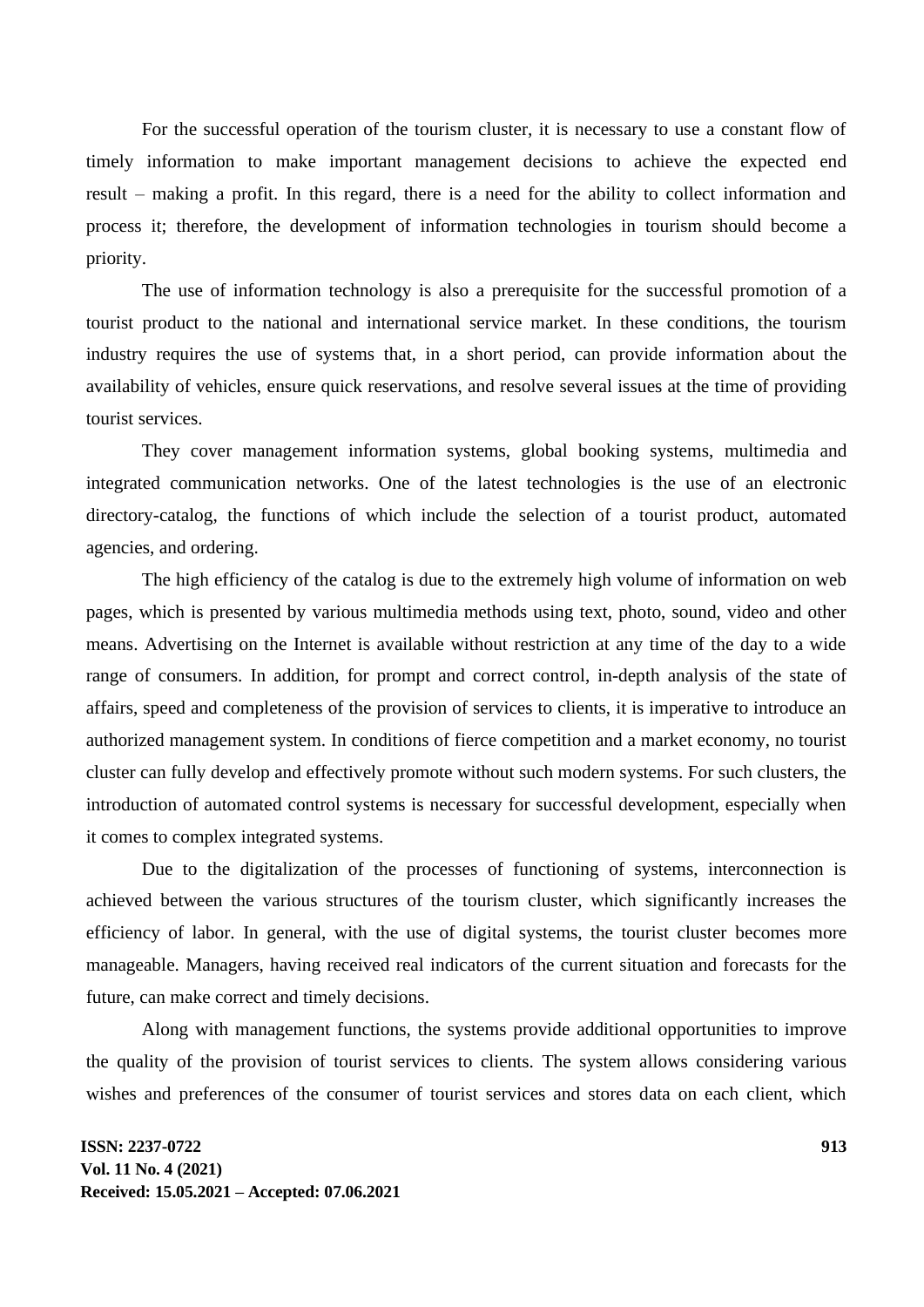makes the process of providing services for them hassle-free. In general, an automated control system can be considered as an integrated set of subsystems such as financial management, material flows, service, personnel, sales, marketing, analysis of financial flows, and working capital of a tourist cluster.

Professional office programs claim to fully automate the business processes of tourist clusters. Their effectiveness is due to a whole range of coordinated measures to revise the existing methods and procedures of work, retrain personnel, develop and transform an information technology strategy. Therefore, first of all, the heads of tourist business structures must realize that for wider use of computer technologies in the future, it is necessary to improve the level of qualifications of employees. This will lead to an increase in the quality of customer service, and allow managers to quickly and more accurately arrange the tour, provide a diversified range of tourist services, improve the level of development of marketing planning, and increase the competitiveness of services in the market.

#### **4. Discussion.**

The reliability of the presented approaches is confirmed by the fact that the active use of profit optimization systems has become an important trend in the development of tourist clusters [8, 10, 12]. Tourist clusters that actively use such systems gain a significant competitive advantage and achieve a significant increase in income. This system works in real time, analyzes the information received from the tourist cluster management system (reservations, seasonal fluctuations, dynamics of previous periods), considers the specifics of market segments and carries out a reconstruction of pricing and tariff management.

The recommendations concern both the strategy of the commercial policy of the tourist cluster in the medium and long term, and the daily actions of its structures. Under these conditions, automated control systems operate both in individual travel companies and in the entire tourism cluster, which are equipped with powerful tools for preserving and managing correspondence between various structures.

Modern digital control systems operate not only in a local network, but also have the ability to connect to work on the global Internet. This is especially important when it comes to the cooperation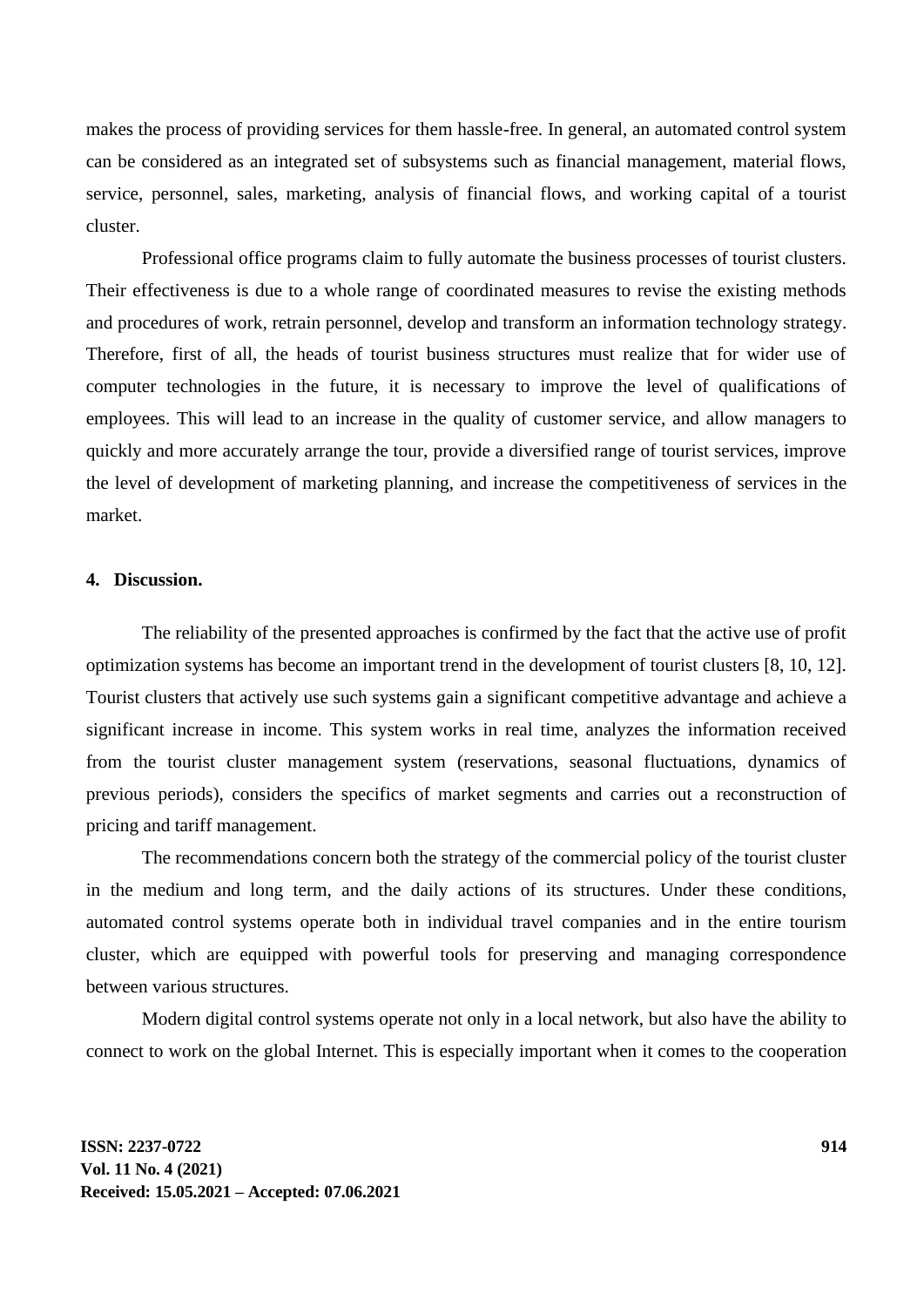of actions of the subjects of the regional tourism cluster because the faster each of them gets access to information, the more efficiently the necessary current decisions are made.

The advantages of such technologies are that this process allows for a flexible marketing and pricing policy while achieving maximum profitability from each received application or proposal. Thanks to this, a focused travel company has the opportunity to create a highly effective sales strategy, which is based on the analysis of trends and interactions in the market, to control the conditions for the sale of its service packages, bringing them in line with the market conditions in any geographic region.

The automation of the management of the tourism cluster is closely related to the system for collecting and analyzing external current information. These processes are complex and cover all aspects of the functioning of the tourist cluster. The system for collecting external current information provides the subjects of the cluster with data on the latest developments in the tourism services market. Tourist clusters, which have a sufficiently high level of organization, develop and implement additional measures that will ensure an increase in the quality and quantity of received external operational information.

#### **5. Conclusion**

To sum up, the main characteristic of a tourist cluster is its ability to adapt quickly, therefore, to provide the subjects of the regional tourism cluster with the opportunity to exchange information among themselves in the language of common standards, compare the effectiveness of their work with the work of other participants, and learn from the best representatives of the cluster and external companies, it is advisable to develop a SCOR model that sets the language to describe the relationship between participants in supply chains, contains a library of typical business functions and business processes.

In addition, it is necessary to develop and implement complex automated systems that concentrate in themselves a set of organizational, regime, technical and other capabilities aimed at achieving a sufficient level of economic efficiency and safety of the tourism business. The advantages of implementing an automated digital control system into the practical activity of the tourist cluster are to reduce the time frame of the operating cycle, timely adjust the list of provided tourist services and reduce resource costs.